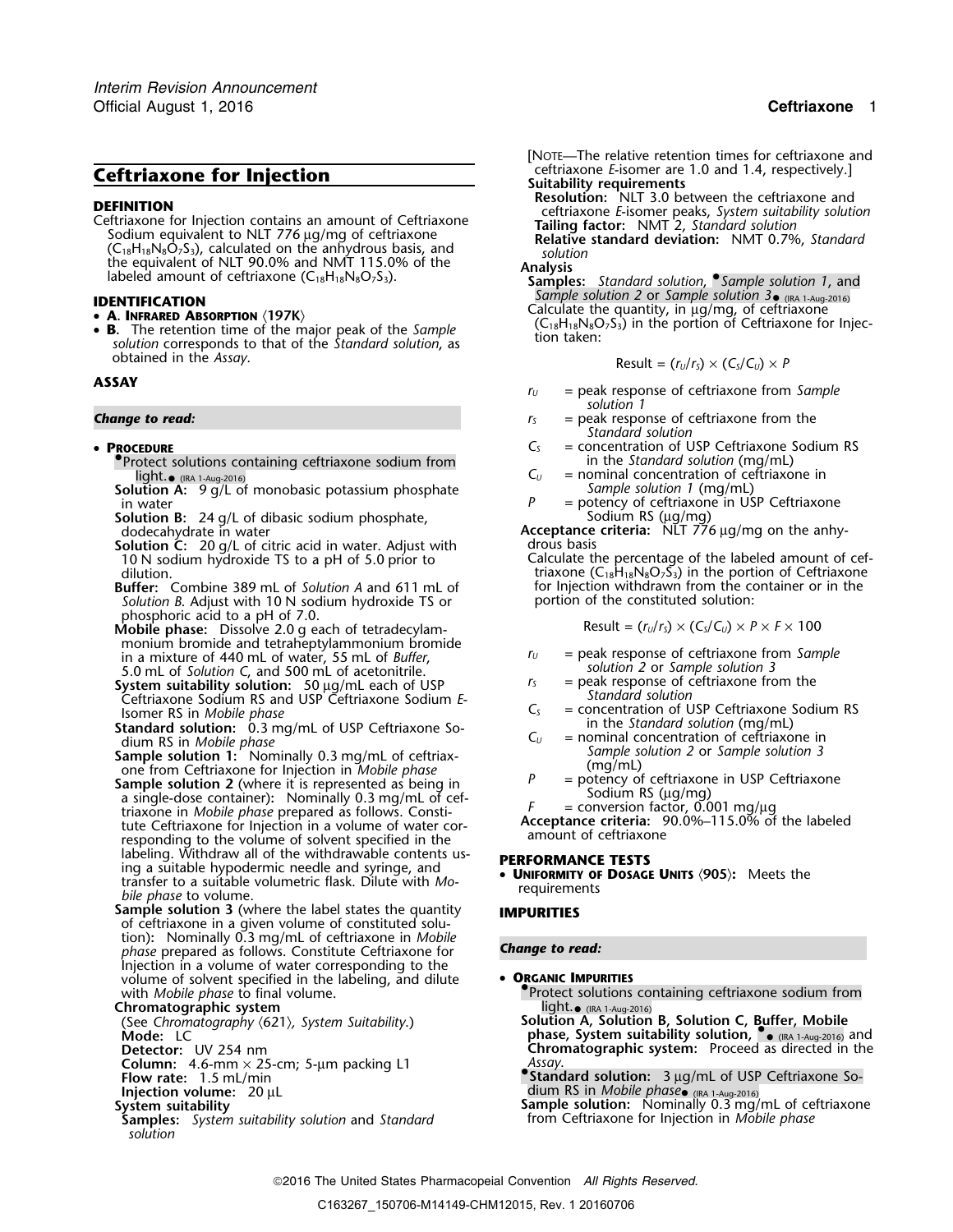- 
- **Resolution:** NLT 3.0 between the ceftriaxone and ceftriaxone E-isomer

 $Result = (r<sub>U</sub>/r<sub>S</sub>) \times (C<sub>S</sub>/C<sub>U</sub>) \times P \times F \times 100$ 

- $r_U$  = peak response of each individual impurity  $r_S$  = peak response of ceftriaxone from the  $r_S$  = peak response of ceftriaxone from the
- 
- *Standard solution*<br>
Standard solution of USP Ceftriaxone Sodium RS<br>
<sup>1</sup> S-Mercapto-2-methyl-1,2-dihydro-1,2,4-triazine-5,6-dione.  $C<sub>S</sub>$  = concentration of USP Ceftriaxone Sodium RS
- 
- = potency of ceftriaxone in USP Ceftriaxone<br>Sodium RS (µg/mg) ficacid.<br>= conversion factor, 0.001 mg/µg f(6,7*ng*)
	-

**Acceptance criteria:** See *Table 1*. Disregard any peak below 0.1%.

| <b>Name</b>                                 | Relative<br><b>Retention</b><br>Time | Acceptance<br>Criteria.<br>NMT $(%)$ |  |
|---------------------------------------------|--------------------------------------|--------------------------------------|--|
| Deacetylcefotaxime                          |                                      |                                      |  |
| lactone <sup>a</sup>                        | 0.20                                 | 0.5                                  |  |
| 7-Aminocephalosporanic<br>acid <sup>b</sup> | 0.34                                 | $-$ (IRA 1-Aug-2016)                 |  |
| Ceftriaxone triazine<br>analoge             | 0.62                                 | 1.0                                  |  |
| Ceftriaxone                                 |                                      |                                      |  |
| benzothiazolyl oximed                       | 0.72                                 | 0.2                                  |  |
| Deacyl ceftriaxone <sup>e</sup>             | 0.78                                 | 1.0                                  |  |

ahydroazeto[2,1-*b*]furo[3,4-*d*][1,3]thiazin-6-yl}-2-(methoxyimi- requirements.<br>https://www.community.community.community.community.community.community.community.community.community.community.<br>**PARTICULATE N** 

 $\bullet$  Process impurities that are controlled in the drug substance are not to  $|$  quirements for small-volume injections be reported, are not included in total impurities, and are listed here for • **CRYSTALLINITY** 〈**695**〉**:** Meets the requirements information only. $\bullet$   $_{\text{IRA 1-Aug-2016)}}$   $\bullet$  **PH**  $\langle 791 \rangle$ 

d .(*Z*)-*S*-Benzothiazol-2-yl 2-(2-aminothiazol-4-yl)-2-(methoxyimino)thioace- **Acceptance criteria:** 6.0–8.0 tate.

<sup>e</sup>(6*R,7R*)-7-Amino-3-{[(6-hydroxy-2-methyl-5-oxo-2,5-dihydro-1,2,4-triaz-<br>in-3-y)thio]methyl}-8-oxo-5-thia-1-azabicyclo[4.2.0]oct-2-ene-2-carboxyl- **Change to read:**<br>ic acid.

f(6R,7R)-7-[(Z)-2-(2-Aminothiazol-4-yl)-2-(methoxyimino)acetamido]-3-<br>{[(6-hydroxy-2-methyl-5-oxo-2,5-dihydro-1,2,4-triazin-3-yl)thio]methyl}-8-<br>oxo-5-thia-1-azabicyclo[4.2.0]oct-30 <sub>(RA 1-Aug-2016)</sub>-ene-2-carboxylic acid. g .(6*R*,7*R*)-7-[(*E*)-2-(2-Aminothiazol-4-yl)-2-(methoxyimino)acetamido]-3- • (CN 1-May-2016) {[(6-hydroxy-2-methyl-5-oxo-2,5-dihydro-1,2,4-triazin-3-yl)thio]methyl}-8- oxo-5-thia-1-azabicyclo[4.2.0]oct-2-ene-2-carboxylic acid.

| System suitability                                                                                                                                   | Table 1 (Continued)                    |                                             |                                       |
|------------------------------------------------------------------------------------------------------------------------------------------------------|----------------------------------------|---------------------------------------------|---------------------------------------|
| <b>Sample:</b> System suitability solution<br>[NOTE-The relative retention times for ceftriaxone and<br>ceftriaxone E-isomer are listed in Table 1.] | Name                                   | <b>Relative</b><br><b>Retention</b><br>Time | Acceptance<br>Criteria,<br>NMT $(% )$ |
| Suitability requirements<br><b>Resolution:</b> NLT 3.0 between the ceftriaxone and                                                                   | Ceftriaxone                            | 1.0                                         |                                       |
| ceftriaxone E-isomer<br><b>Analysis</b>                                                                                                              | Ceftriaxone-3-ene<br>isomerf           | 1.3                                         | 0.3                                   |
| Samples: Standard solution and Sample solution                                                                                                       | Ceftriaxone E-isomers                  | 1.4                                         | 1.0                                   |
| Calculate the percentage of each individual impurity in<br>the portion of Ceftriaxone for Injection taken:                                           | Any individual<br>unspecified impurity |                                             | 0.2                                   |
| <b>PULLIMATE 1999</b>                                                                                                                                | Total impurities                       |                                             | $5.0 \bullet$ (IRA 1-Aug-2016)        |

.(*Z*)-2-(2-Aminothiazol-4-yl)-*N*-{(5a*R*,6*R*)-1,7-dioxo-1,3,4,5a,6,7-hex-

 $r_s$  = peak response of ceftriaxone from the be reported, are not included in the drug substance are not to **r**<sup>*s*</sup> = peak response of ceftriaxone from the be reported, are not included in total impurities, and are liste

in the Standard solution (mg/mL)<br> $C_U$  = nominal concentration of ceftriaxone in the<br> $C_U$  = nominal concentration of ceftriaxone in the<br>tate.

*Sample solution* (mg/mL) <sup>e</sup> .(6*R*,7*R*)-7-Amino-3-{[(6-hydroxy-2-methyl-5-oxo-2,5-dihydro-1,2,4-triaz-*P* = potency of ceftriaxone in USP Ceftriaxone in in-3-yl)thio]methyl}-8-oxo-5-thia-1-azabicyclo[4.2.0]oct-2-ene-2-carboxyl-

 $F =$  conversion factor, 0.001 mg/µg<br>Acceptance criteria: See Table 1. Disregard any peak (6R,7R)-7-[(Z)-2-(2-Aminothiazol-4-yl)-2-(methoxyimino)acetamido]-3-<br>Acceptance criteria: See Table 1. Disregard any peak oxo-5-thia

.(6*R*,7*R*)-7-[(*E*)-2-(2-Aminothiazol-4-yl)-2-(methoxyimino)acetamido]-3- {[(6-hydroxy-2-methyl-5-oxo-2,5-dihydro-1,2,4-triazin-3-yl)thio]methyl}-8 oxo-5-thia-1-azabicyclo[4.2.0]oct-2-ene-2-carboxylic acid. **Table 1**

## **SPECIFIC TESTS**

## **Change to read:**

- requirements for *Chieficions and Implanted Drug Products*<br>
(1), *Product Quality Tests Common to Parenteral Dosage Forms, Specific Tests, Completeness and clarity of solutions.*  $\bullet$  (CN 1-May-2016)
- **BACTERIAL ENDOTOXINS TEST** 〈**85**〉**:** NMT 0.20 USP Endotoxin Units/mg of ceftriaxone
- **STERILITY TESTS**  $\langle 71 \rangle$ , Test for Sterility of the Product to Be<br>Examined, Membrane Filtration: It meets the <sup>a</sup> *Examined***,** *Membrane Filtration***:** It meets the .(*Z*)-2-(2-Aminothiazol-4-yl)-*N*-{(5a*R*,6*R*)-1,7-dioxo-1,3,4,5a,6,7-hex-
	- **PARTICULATE MATTER IN INJECTIONS**  $\langle 788 \rangle$ : Meets the re-<br>quirements for small-volume injections
	-
	-
- <sup>c 3</sup>-Mercapto-2-methyl-1,2-dihydro-1,2,4-triazine-5,6-dione. **Sample solution:** 100 mg/mL
	- <sup>e</sup> **<sup>W</sup>ATER DETERMINATION** 〈**921**〉**,** *Method I***:** 8.0%–11.0%

- .*Labeling* 〈7〉*, Labels and Labeling for Injectable Products*.
	-